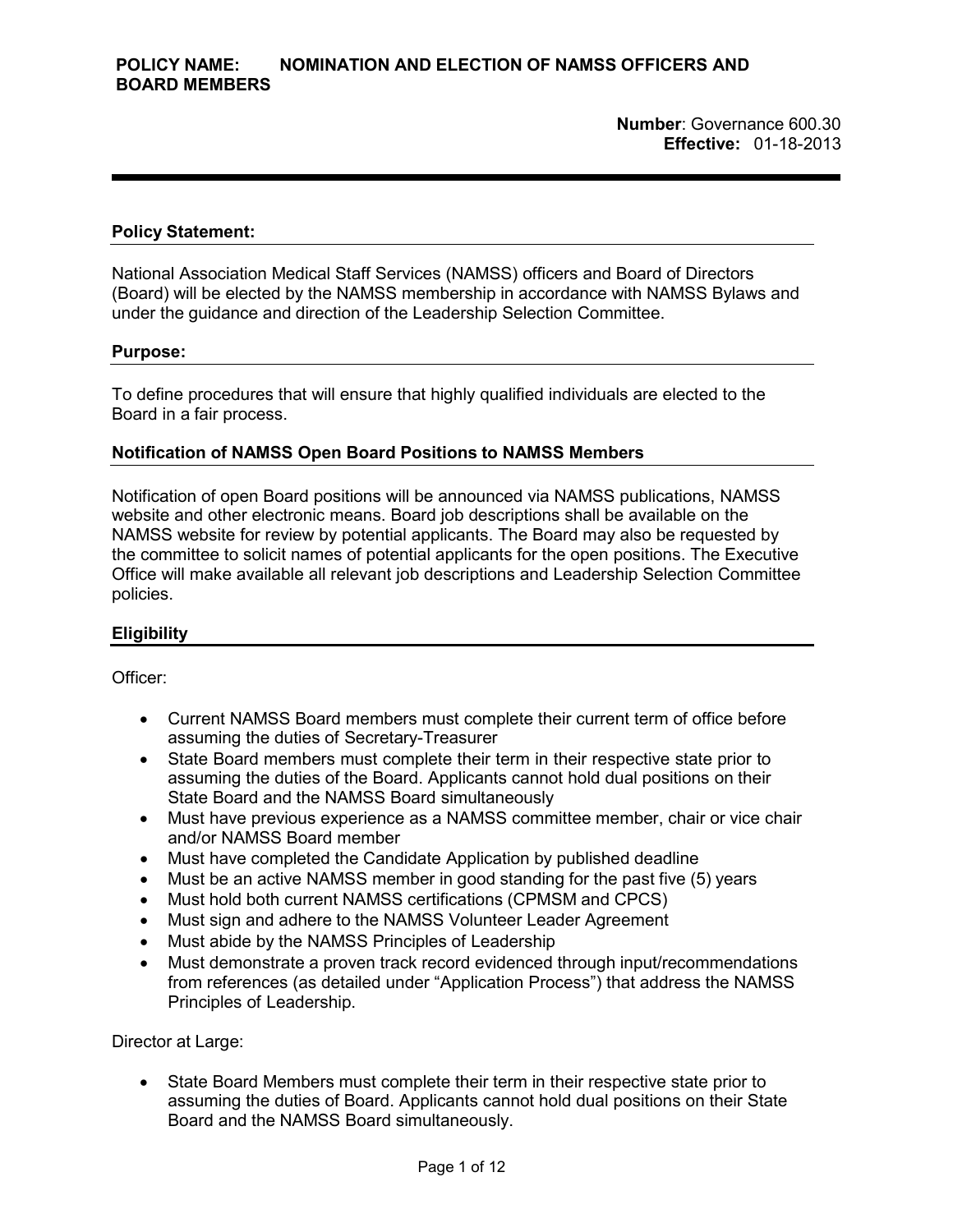- Must have demonstrated experience on a NAMSS committee or State Association Board within the last five (5) years;
- Must have completed the Candidate Application by published deadline
- Must be an active NAMSS member in good standing for the past five (5) years
- Must hold a current NAMSS certification (either CPMSM or CPCS)
- Must sign and adhere to the NAMSS Volunteer Leader Agreement
- Must demonstrate a proven track record evidenced through input/recommendations from references (as detailed under "Application Process") that address the NAMSS Principles of Leadership.
- Must not have previously served as a Director at Large on the NAMSS Board within the past three (3) years.

Leadership Selection Committee members may not be a candidate for any of the open positions for the next 2 years, following year of service.

# **Application Process**

Applicants must apply online via the electronic Candidate Application. Completed application packets shall contain the following:

- Signed NAMSS Volunteer Leader Agreement;
- Completed Candidate Application outlining experience, education, contributions to NAMSS and/or State Association(s), a candidate statement to be shared with the membership, a biosketch and consent to serve on the Board if elected;
- Electronic submission of color photo;
- Name of the individual who is responsible for the performance management process or higher who is able to attest to the applicant's ability to commit to travel and time requirements; and
- Submission of one peer reference and one reference from a state leader or NAMSS Committee Chair (suggested references include current or past NAMSS committee member and/or chair, current or past State Board member or committee chair, professional colleague, industry partners, legal counselor or other industry consultant). All individuals provided should be able to attest to the candidate's ability to abide by the NAMSS Principles of Leadership, leadership skills, leadership style and overall professional experience and accomplishments. (Current NAMSS Board members and Leadership Selection Committee members cannot serve as peer references.) Individuals may only serve as a reference for one candidate. Candidates for either the DAL or Secretary-Treasurer position may not serve as references for other candidates.

Applicants must provide all of the documents by the stated deadline in order for the Leadership Selection Committee to consider their application. Incomplete applications will not be processed.

NAMSS will also request performance evaluations from state leadership (where state leadership experience is indicated) and/or a relevant NAMSS committee chairperson (where committee experience is indicated).

## **Application Evaluation Process**

Applications completed by the stated deadline shall be evaluated and verified by the Executive Office or designee. The evaluation and verifications shall include the following: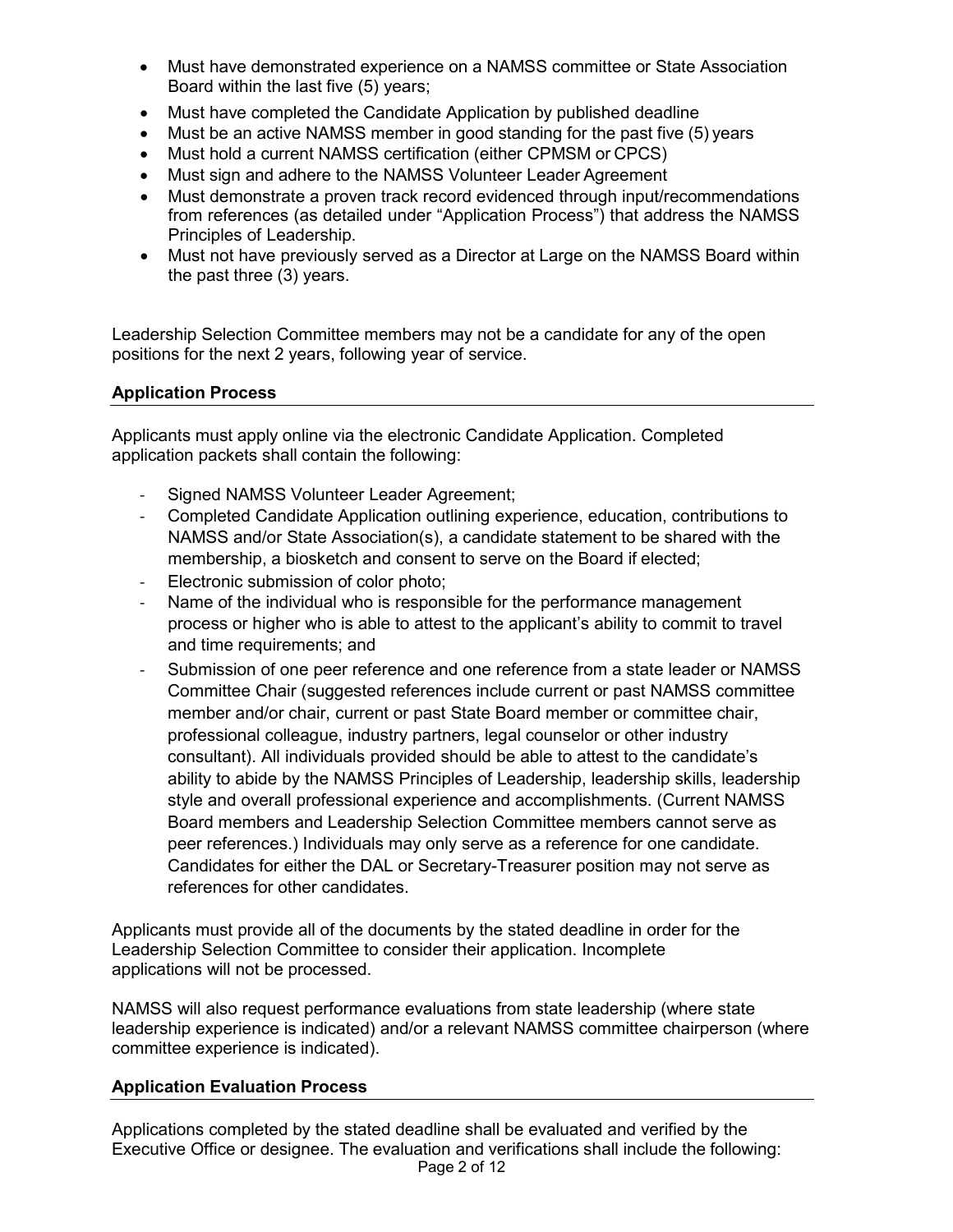- Verify applicant meets minimum eligibility requirements as listed under "Eligibility"
- Place candidates into scoring grid (quantitative data only)
- Review conflict of interest statement (as part of the NAMSS Volunteer Leader Agreement). Forward applicant's conflict(s) of interest to Chair and Executive Director for evaluation. Clarification from the applicant may be requested and forwarded to the Leadership Selection Committee for discussion/evaluation; and
- Request one supervisor and one peer reference to complete the NAMSS Principles of Leadership.
- Candidates must also provide a reference from a state leader or NAMSS committee chair in the form of the completed Principles of Leadership.
- Any additional information that is received unsolicited, will be excluded from the application process.
- Incomplete applications will not be continued through the interview process.

# **Leadership Selection Committee Review of Applicants**

The Leadership Selection Committee shall receive a listing and required information per above for each applicant for all open positions. The Chair shall assign, with NAMSS staff, applicants to committee members for evaluation of the application. After review with Committee Chair or Committee, if warranted, Committee members may contact additional NAMSS peers, committee chairs or state leaders as applicable to gain a broader perspective on the applicant's leadership abilities. Once the application has been deemed complete, selected candidates and their references will be scheduled for interview.

If NAMSS does not receive enough complete applications to fill the open positions, the Leadership Selection Committee may ask the Board to assist in identifying additional candidates to apply.

Committee members shall conduct applicant interviews (via phone, web or in-person). The Leadership Selection Committee may conduct face-to-face interviews (either in person or via electronic or telephonic means) as deemed necessary by the committee. The "Interview with Applicant" form shall be utilized in the interview. Committee members shall also conduct interviews with the applicant's immediate supervisor, one peer reference, and one reference from a state leader or NAMSS Committee Chair as listed on the Candidate Application. The "Interview with Reference" form shall be utilized in the interview. Each applicant shall be ranked in various categories including Education and Experience, Professional Experience, State Experience, NAMSS Experience, Candidate Interview, Peer References and adherence to the NAMSS Principles of Leadership.

Upon review of the applicant's information, the Leadership Selection Committee may determine the applicant may be a candidate for an open position other than the position the applicant originally applied. The committee is required to seek approval by the applicant prior to placing the applicant on the slate for the different position.

The Leadership Selection Committee shall hold a special meeting for committee members to present their applicants for consideration of the open positions.

The Leadership Selection Committee shall determine the slate of candidates to be presented to the Executive Committee and Board of Directors.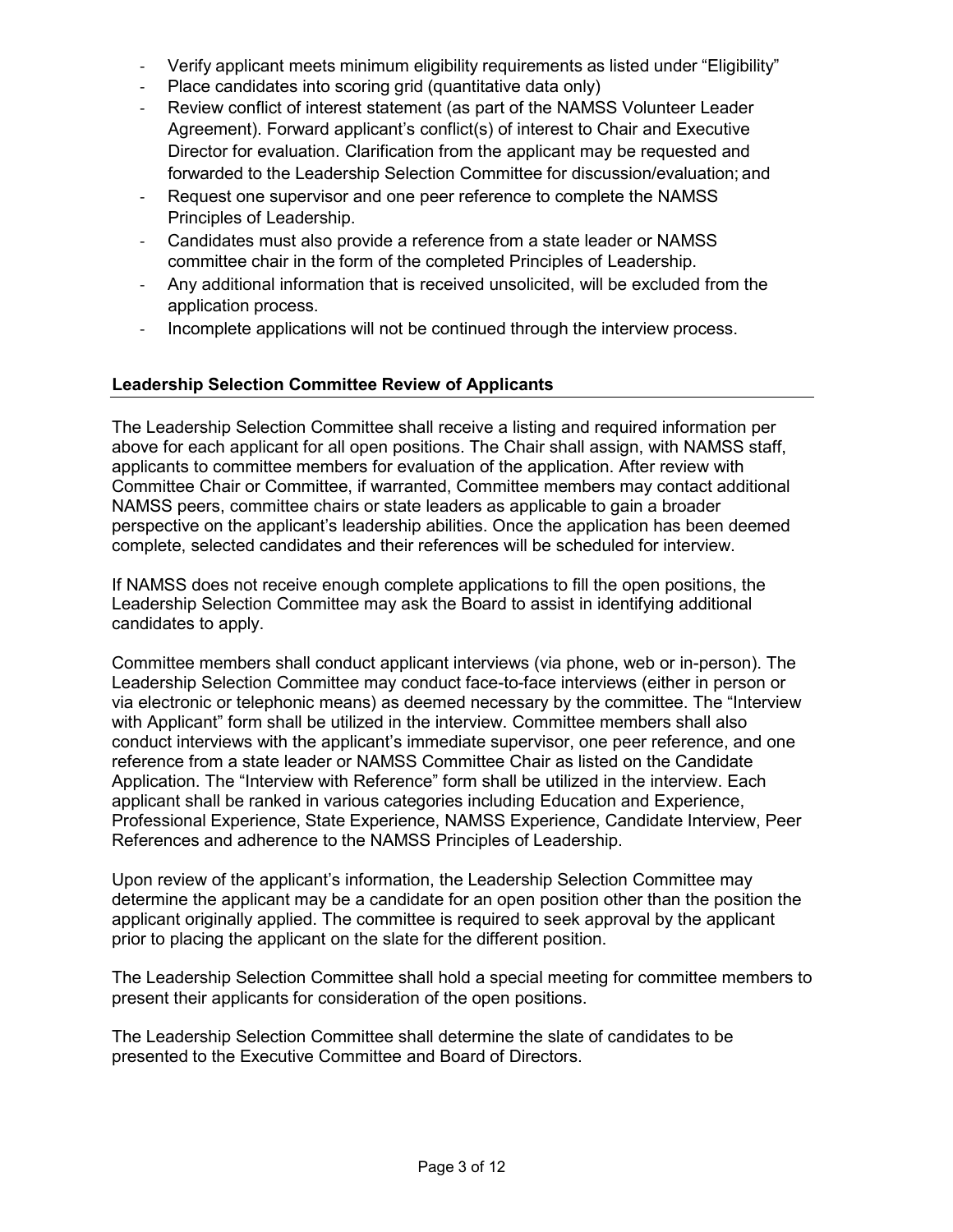# **Final Review and Approval of NAMSS Slate of Open Positions**

The Chair of the Leadership Selection Committee shall present the slate of candidates to the Executive Committee for information only. The Executive Committee does not have authority to approve or deny the slate. If additional information is requested by the Executive Committee, the Chair shall notify the Leadership Selection Committee within five (5) days and respond to the Executive Committee within the requested time frame. If no additional information is requested, the Chair shall present the slate of candidates to the Board for review and approval of the slate. Current Board member(s) who are also applicants for the Secretary-Treasurer position will be excused during discussion of the slate.

The Board may approve or dismiss the slate but may not make recommendations on changing the slate. A joint meeting of the Board and Leadership Selection Committee may be held, at the Leadership Selection Committee's discretion, to address the reasons for nonapproval of the slate. The Leadership Selection Committee shall hold a special meeting to re-discuss the slate and shall forward the committee's final recommendation to the Board. Within seven (7) days of the final approval of the slate of candidates the Leadership Selection Committee Chair or designee shall notify all applicants of his or her candidate status.

Due to the automatic advancement of current board officers, the positions of President-Elect, President and Immediate Past President shall be single candidates. (Secretary-Treasurer shall become President-Elect, President Elect shall become President, President shall become Immediate Past President). Two candidates shall be placed on the slate for each open Director at Large position and the Secretary-Treasurer position unless an action is determined under "Lack of Qualified Candidate(s) for Open Board Position(s)".

If a current Board member is completing a term of office due to resignation of an officer or director at large, the Board member may apply and shall be held to the same requirements of the application process/evaluation during the next nomination process.

## **Lack of Qualified Candidate(s) for Open Board Position(s)**

In the event there is a lack of qualified applicants for an open position or there is only one applicant qualified to be a candidate, the following may be considered by the Leadership Selection Committee and Board:

- One candidate shall be sufficient to submit on the slate.
- Request a current Board member to serve on the Board for one (1) additional year
- Seek the Board's assistance in identifying additional candidates

## **NAMSS Slate Announcement and Campaign Timeline**

Once the slate has been approved by the Board of Directors and the candidates have been notified, the slate of nominees will be distributed to the membership for information only. Candidates are then permitted to campaign via acceptable processes outlined in the NAMSS Campaign Policy.

## **NAMSS Ballot and Election Process**

Page 4 of 12 The ballot shall be available to active NAMSS members via a secure electronic process and members must submit their vote within the established deadline. The Executive Director will verify election results with the Leadership Selection CommitteeChair. The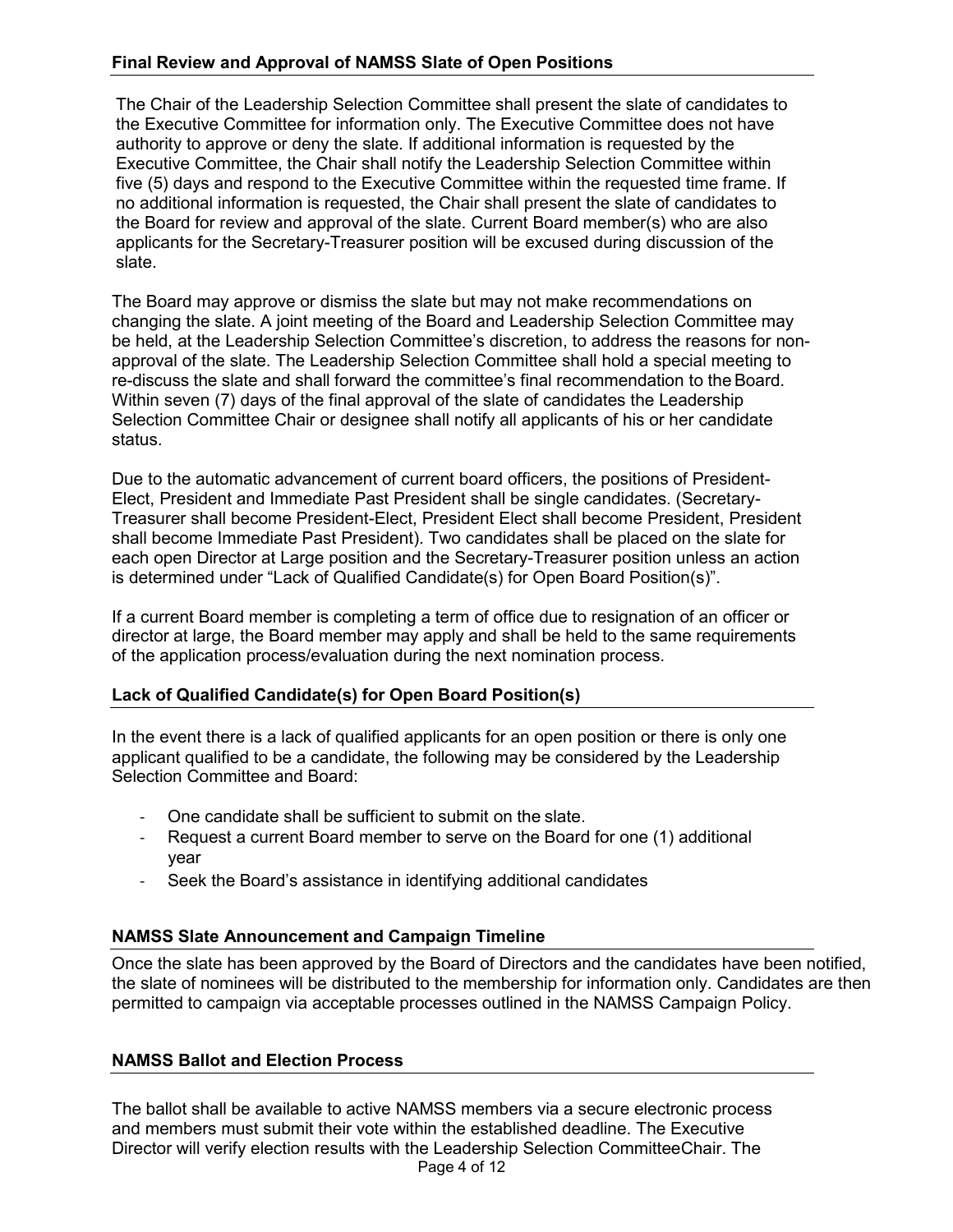number of votes received by each candidate will be kept confidential.

### **Election Results Communication Process**

The Leadership Selection Committee Chair or designee shall notify the Executive Committee, Board and Leadership Selection Committee of the election results. The Chair or designee shall notify all candidates of his or her election status within five (5) business days upon confirmation of the election results via telephone. Additionally, written notification of the election results shall be sent to all candidates.

In the event the election results in a tie, the following actions may occur:

- The election for the individuals who tied will be extended for seven calendar days to allow for additional votes to be submitted.
- If voting results in a tie after the extended election, the winner will be chosen by a coin toss conducted by the NAMSS Executive Office and witnessed by the candidates and the Chair of the Leadership Selection Committee.

NAMSS members shall be notified of the election results within five (5) business days following candidate and Board notification of the election results via NAMSS website and electronic communications. Applicants and candidates may be considered for NAMSS committees or other volunteer opportunities by the President-Elect.

Candidates will be allowed to apply for an open Board position for two consecutive years without being elected, after which they will be required to wait three years before reapplying.

In the event a newly elected Board member must step down before their term begins, the following should occur:

- If there were sufficient candidates on the slate, the candidate with the next highest number of votes may be appointed to this position.
- If there were no additional candidates, the following may be considered by the Leadership Selection Committee and Board:
	- Request a current Board member to extend their term on the Board for one (1) additional year
	- Seek the Board's assistance in identifying additional candidates and hold a new election.

### **Additional Documents:**

For additional information on term limits and position descriptions, please refer to the following:

- Secretary-Treasurer Job Description
- Director at Large Job Description
- Interview with Candidate Form
- Interview with Reference Form
- Reference Evaluation Form
- Candidate Scoring Scale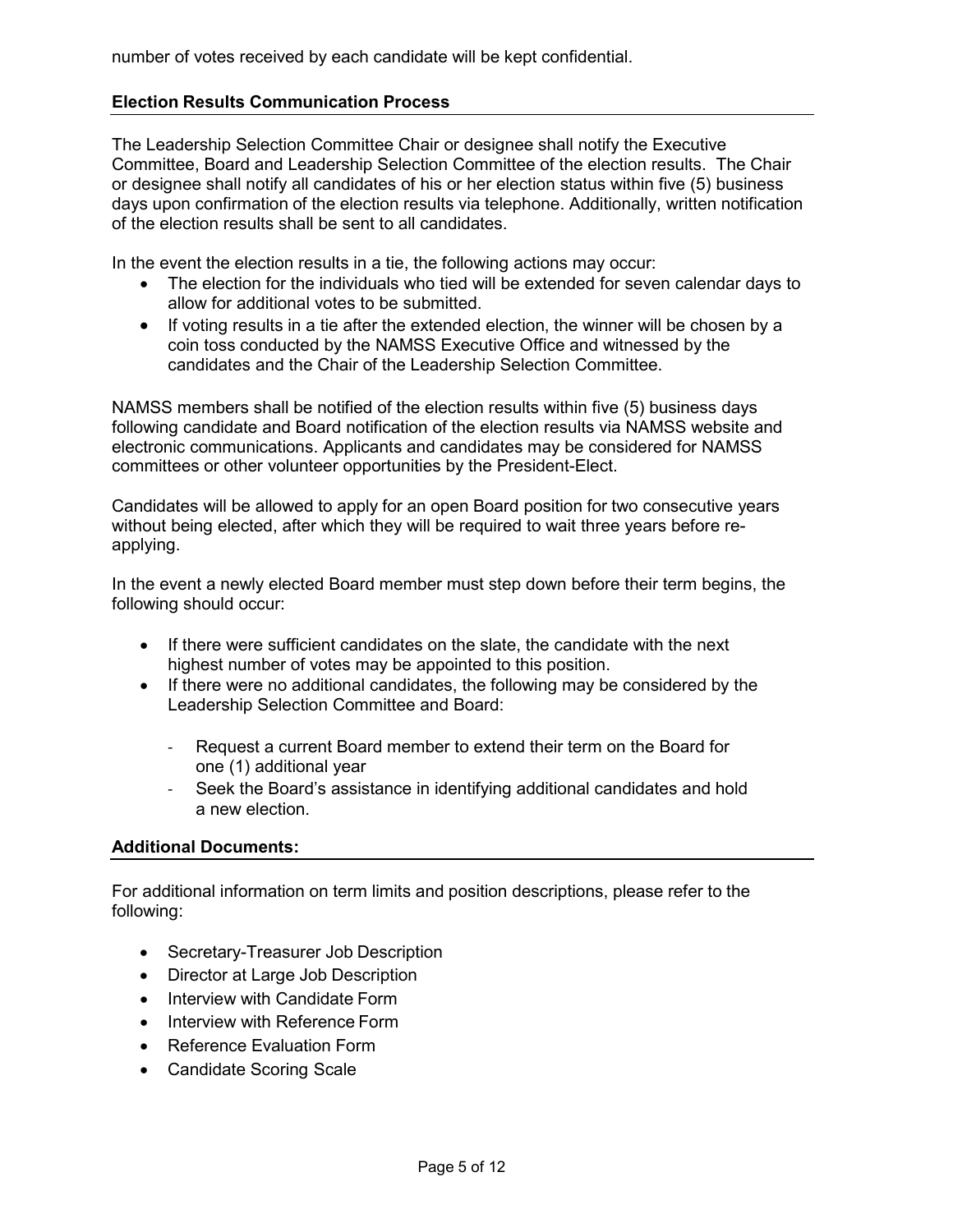| <b>Originating Work Group</b><br>and/or Committee | <b>Leadership Selection Committee</b>                                                                                                                                                                    |  |
|---------------------------------------------------|----------------------------------------------------------------------------------------------------------------------------------------------------------------------------------------------------------|--|
| <b>Bylaws And Other</b><br>References             |                                                                                                                                                                                                          |  |
| <b>NAMSS Bylaws</b>                               | Article 7, Sections 1-4 and Article 8, Sections 1-3                                                                                                                                                      |  |
| <b>Pertinent documents</b>                        | Leadership Selection Committee Description; Nominee<br>Application Packet; Candidate Scoring Grid; Reference<br>Evaluation Form; Candidate Interview Questionnaire;<br>Reference Interview Questionnaire |  |
| Communication<br>Methodology                      | E-Newsletter and special E-blast communications to the<br>NAMSS membership, posting on the NAMSS Web Site                                                                                                |  |

| <b>Amended Date</b> | <b>Board Approval Date</b> |
|---------------------|----------------------------|
| 12-13-07            | 12/3/2008                  |
|                     | $10 - 28 - 09$             |
| 1/18/2013           | 1/18/2013                  |

| 3/16/2015  | 3/16/2015  |
|------------|------------|
| 1/25/2018  | 1/25/2018  |
| 11/12/2019 | 12/16/2019 |
| 11/15/2021 | 12/6/2021  |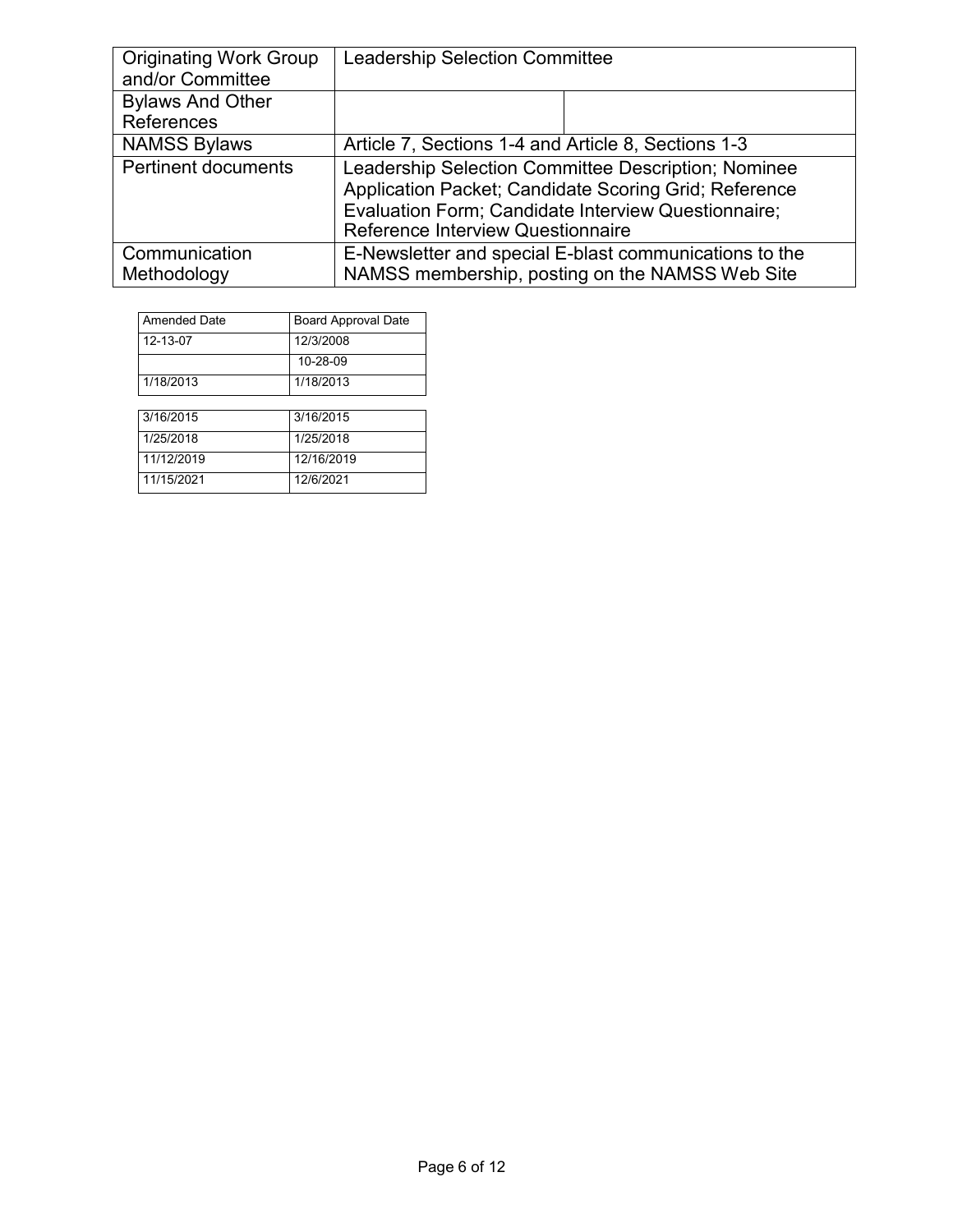### **POLICY STATEMENT:**

NAMSS is committed to building an effective organization with qualified candidates in each volunteer position. The Board of Directors is responsible for developing systems to support the identification of qualified candidates. A specific process will be followed in the selection of volunteers.

### **PURPOSE**:

To ensure that volunteers have the characteristics, qualifications, and skill sets to carry out their specific responsibilities and to match the needs and requirements of NAMSS with the skills, knowledge and interests of prospective volunteers.

### **PROCEDURE**:

### **Volunteer Recruitment**

Recruitment of volunteers is initiated on an as-needed basis. Methods may include, but are not limited to, the following:

- 1. NAMSS e-blasts to all members announcing volunteer opportunities.
- 2. Posting volunteer vacancies on the website.
- 3. Announcing opportunities at NAMSS conferences and other meetings.
- 4. Identification of current, qualified candidates through the volunteer evaluation process and committee chair's input as applicable.

### **Interested Candidates**

Those interested in becoming a candidate for a volunteer opportunity should review the volunteer job description for the position in which they are interested and review the application process for that position. This information will be posted on the website or may be obtained by contacting the Executive Office. The Executive Office is responsible for ensuring that the application process for each position is clearly delineated. The candidate is responsible for completing the application including obtaining a letter of support from their employer within the designated timeframe (if applicable) and returning it to the Executive **Office** 

### **Selection Process**

Volunteer positions are filled as follows, based on recommendations from the Executive Office:

- 1. NAMSS Board Member and Officer positions are elected by the NAMSS membership as prescribed by the policy on Nomination and Election of NAMSS Officers and Board Members. The slate of candidates for these positions is determined by the NAMSS Leadership Selection Committee, after consultation with the Executive Committee, approved by the NAMSS Board, and presented to the membership for a vote.
- 2. Certification Commission Member and Officer positions are elected according to the policies of the Certification Commission.